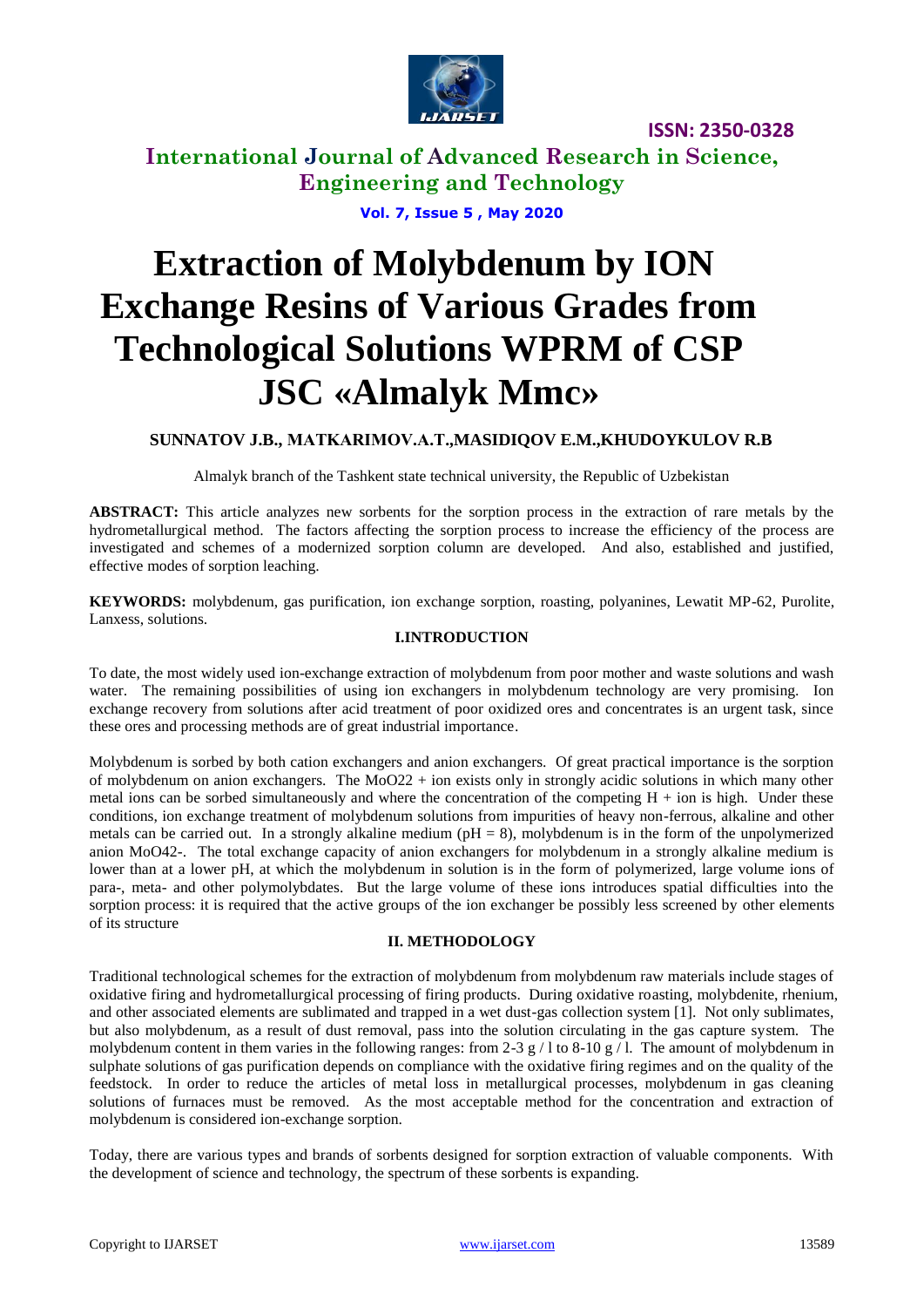

# **International Journal of Advanced Research in Science, Engineering and Technology**

# **Vol. 7, Issue 5 , May 2020**

Studies were conducted to determine the sorbent that has the best performance for the sorption of molybdenum from solutions. The sorbents of the British company Purolite, as well as the sorbents of the company Lanxess, were tested. The main feature of WPRM technological solutions is that they contain molybdenum in the composition of polymerized polyanines. The presence of a cationic form for the presence of molybdenum was also revealed [2]. To determine the best sorbent for molybdenum, sorbents of the A111, A100MO brands manufactured by Purolite, as well as Lewatit MP-62 from Lanxess, were tested. As a result of research, the following results were obtained:

#### Table 1.

Results of sorption of molybdenum from sulfuric acid solutions of gas recovery systems of WPRM furnaces under static conditions (sorption duration is 5 hours)

| No | Indicator name                                     | A111 Purolite | A100MO Purolite | LewatitMP-<br>62Lanxess |
|----|----------------------------------------------------|---------------|-----------------|-------------------------|
|    | $COE, \%$                                          | 3,20          | 4,65            | 2,98                    |
| 2  | Extraction of molybdenum in<br>the sorbent phase,% | 17,8          | 18.3            | 16,5                    |

The complexity of the ion-exchange extraction of molybdenum from sulfate solutions is due to the competing action of sulfate ions  $SO_4^2$ . Based on this, to increase the efficiency of sorption of molybdenum from strongly acidic solutions, operations are required to reduce the acidity of technological solutions [3].

Decreasing the acidity of the sulfuric acid solution by neutralizing with soda ash or caustic soda, as well as with ammonia, is impractical, since when using soda, solutions with a high content of sodium ions are obtained, the presence of which adversely affects the quality of the finished product. When using ammonia, the consumption of a 25% aqueous solution of ammonia is very large.

An experiment was also carried out using a dilute acid solution with water in a ratio of 1:1, in order to reduce acidity. The above sorbents were used; the sorption conditions were also similar to the previous experimental conditions.

#### Table 2.

The results of sorption of molybdenum from water diluted sulfuric acid solutions of gas treatment systems of kilns in static conditions (sorption duration - 5 hours)

| N∘ | Indicator name                                     | A111 Purolite | A100MOPurolite | LewatitMP-62 Lanxess |
|----|----------------------------------------------------|---------------|----------------|----------------------|
|    | $COE, \%$                                          | 3,20          | 6,82           | 3.58                 |
|    | Extraction of molybdenum<br>in the sorbent phase,% | 40            | 53,6           | 48                   |

From the data of table 1 it is seen that the best indicators of sorption of molybdenum from sulfuric acid solutions of gas purification systems is the sorbent brand A100MO Purolite. After practicing the molybdenum desorption process, a regenerating reagent, 7% aqueous ammonia solution, was chosen for this sorbent.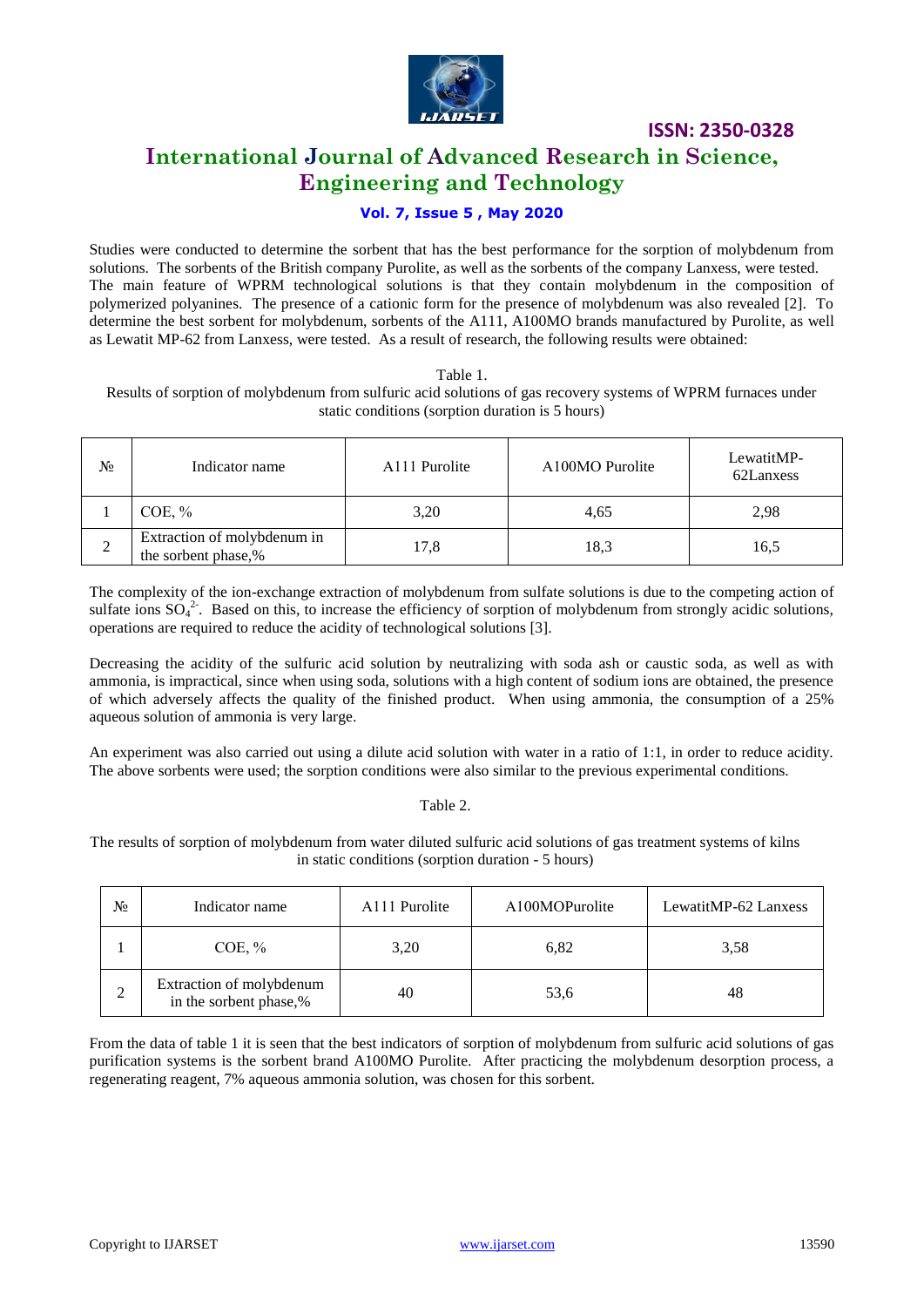

# **International Journal of Advanced Research in Science, Engineering and Technology**

### **Vol. 7, Issue 5 , May 2020**



Fig. 1.Molybdenum sorption isotherm from sulphate mother solutions of rhenium sorption on anionite A100MO.



Fig. 2. Kinetic curve of sorption of molybdenum from a sulfate solution on resin A100MO.

The table shows that the best indicators of sorption of molybdenum from sulfuric acid solutions of gas purification systems is the sorbent A100MO Purolite. For this sorbent, a regenerating reagent, 7% aqueous solution of ammonia, was chosen.

#### **III. CONCLUSION**

The complex composition of the sulfate solutions of the gas treatment systems of the furnaces and the form in which molybdenum is present in them complicate the process of sorption extraction of molybdenum from these solutions. The low content of molybdenum (about 3-8  $g / 1$ ) makes the use of other methods of concentration and extraction unacceptable. Based on the foregoing, the search and synthesis of sorbents, in particular anion exchangers, for sorption of molybdenum from WPRM sulfate solutions is an urgent task for AMMC, for the solution of which various research works based on WPRM are carried out, with the involvement of other scientific institutes of Uzbekistan.

#### **REFERENCES**

[1] Zelikman A.N., MikhinaN.Ya., Korneeva S.G. et al. "Study of the conditions for wet capture of rhenium from their cooled gases in a kiln of molybdenite concentrates"1995No.5. 24-26р

regeneration" University Bulletin. Non-ferrous metallurgy.2008.№. 20-24.p

<sup>[2]</sup> Karelov S.V., Anisimova OS, Mamyachenkov S.V., Sergeev V.A "Purification of lead-trilonate solutions from impurities with solvent

<sup>[3]</sup> Lorenzen, L. Activated alumina-based adsorption and recovery of excess fluoride ions subsequent to calcium and magnesium removal in base metal leach circuits / L. Lorenzen, J. EksteenPelser // The Journal of The Southern African Institute of Mining and Metallurgy. - 2009. - Vol. 109. – P. 447-453.